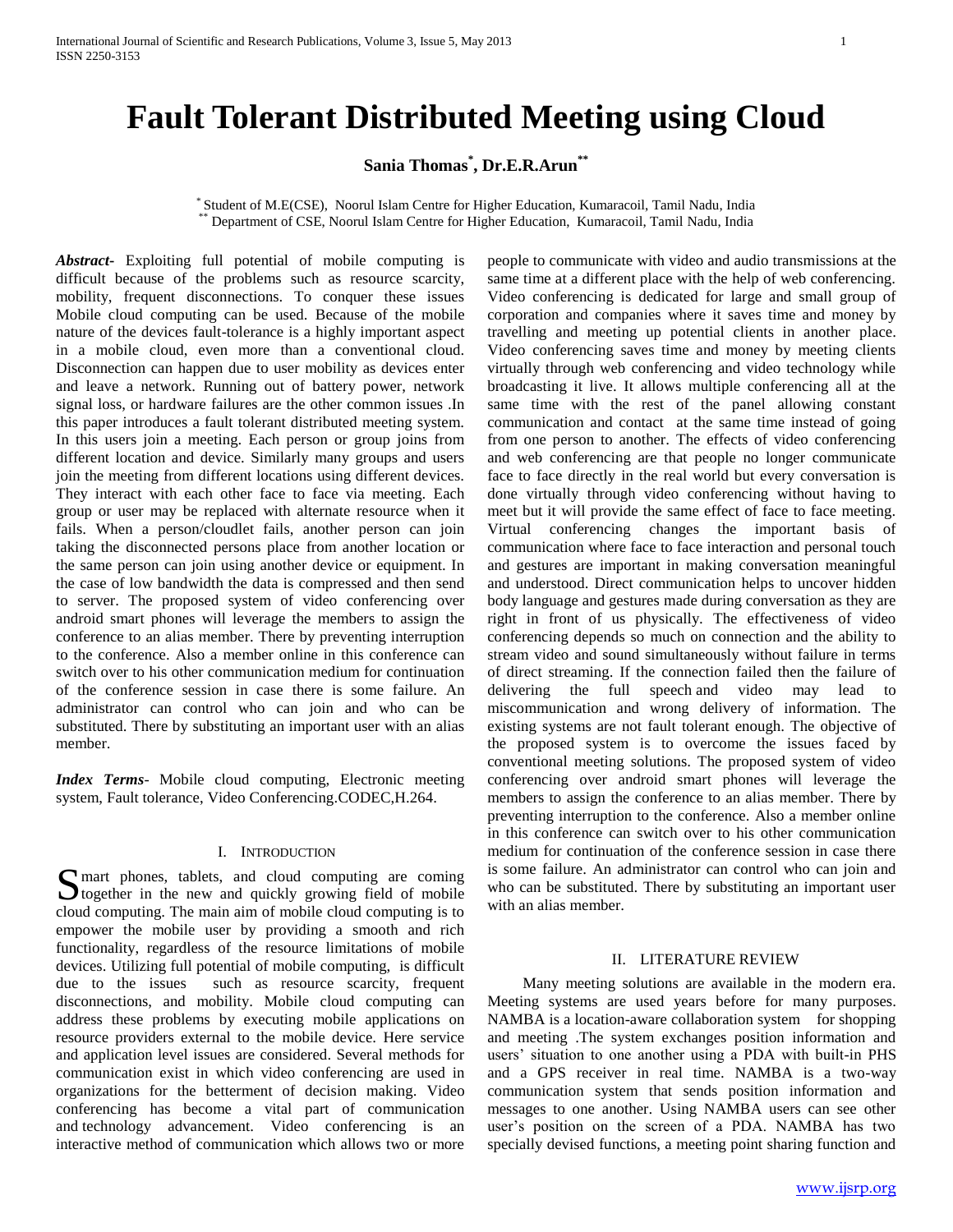a self-assessment function of a position, for meeting mutually and **for** exchanging position information. Position information and chat messages were important for communication with separated users. NAMBA was effective for meeting other users anywhere. E-ONIGOCO consists of a PDA, a GPS receiver and a mobile phone. E-ONIGOCO supports a non-real time mutual position information service using electronic mail and a web browser. **A** user can see a person's position displayed on a map on the browser of a mobile phone. NAMBA exchanges users' position information and chat messages in real time, and then supports "meeting other people" in a city. That is, we think that NAMBA can be useful for communication between fiends shopping in a city. Especially NAMBA **is** effective for the purpose of "meeting other people". The advantages of the system are, it provides two way communications*.* The word of two-way communication means that users of the system should move freely and get and present positioning data of other users easily .The disadvantages are the accuracy of the GPS receiver is only 15 meters and also it does not deals with the connectivity problems[1].

 Then electronic meeting systems are emerged in to the technological world. Electronic meeting support contributes to the organization if it delivers more productive meetings by reducing process losses and/or enabling process gains. Key system features that are cited as enabling gains are use of public screens, Idea anonymity, and simultaneous participation. EMS provides the ability to have participation by several individuals at once since communication is through typing. A group member may engage in both typing and "listening" at the same time as all messages are recorded and displayed electronically. That is, production blocking can be avoided. Second, anonymity can help reduce self-consciousness and discussion domination. Anonymity can also help "level the field" and reduce hierarchical or social dominance that can limit participation. In EMS environments, report higher satisfaction in larger groups. The use of EMS in organizations has resulted in labor savings and reductions in project cycle time and it promotes participation equality. EMS generates more alternatives, and thus leading to better decisions. It also has some disadvantages, EMS is possible only over a LAN, Participants number is limited, Further increases in group size would yield negative net benefits [2].

 If a comparison study done in the traditional meeting solutions such as FTF, audio desktop conferencing, video desktop conferencing via the Internet, and text-only (using Web Board in a semi synchronous manner). This study is rooted in several areas, including media richness, creativity and quality, and group development and process satisfaction. There are rich media and lean media, with FTF communication being the richest and other media being leaner, with slower feedback and fewer cues. A rich communication medium allows instantaneous feedback, clarification, and questioning and correction of errors by group members. Uncertainty and equivocality can be diminished by choosing the right medium. In terms of process satisfaction, combined groups were more satisfied with the group process than those using asynchronous or synchronous only. groups having higher bandwidth (such as asynchronous webbased conferencing following initial meetings with FTF, desktop audio conferencing, and desktop videoconferencing) should have higher levels of creativity and quality, compared to the lower bandwidth groups (e.g., using asynchronous web-based conferencing following a text-only initial meeting using the same system). FTF teams may have a greater problem in developing a shared meaning because of communications breakdowns. These breakdowns appear to be less likely in virtual teams supported by CMC. Benefits of synchronous web-based conferencing (such as desktop audio conferencing or desktop videoconferencing) are that it helps companies save on travel costs by replacing FTF meetings and allows for closer collaboration and also video conferencing provides higher creativity and performance. But some disadvantages are there in the video conferencing system such as the video would "freeze" or appear jumpy, or the audio would break up and sometimes a participant was dropped from the conference and had to be reconnected [3].

 To analyze the meetings meeting analyzer system can be used. The system is designed to recognize "who is speaking what" automatically in an online manner and then provide assistance at meetings. Meeting analyzer recognizes "who is speaking what" using speech recognition and speaker diarization, and detects the activity of each participant (e.g., speaking, laughing, watching someone) and the circumstances of the meeting (e.g., topic, activeness, casualness) by integrating results obtained from several processing modules. All the analysis results are continuously displayed on a browser. Most of the existing systems generate only one enhanced speech signal even though there are multiple participants. Therefore, they cannot separate overlapping utterances. System performs source separation and thus can appropriately handle overlapping speech. ASR system designed for transcribing meeting speech in real time. The system is based on SOLON, which is a speech recognizer based on Weighted Finite-State Transducers (WFSTs). SOLON employs an acoustic model consisting of a set of hidden Markov models (HMMs), a pronunciation lexicon and language models represented as WFSTs that can be composed on the fly during decoding. The decoder efficiently finds the bestscored hypothesis in a search space organized with the given WFSTs. The input signal to the ASR system is spontaneous speech uttered by meeting participants, recorded with distant microphones, and enhanced by the audio processing techniques. In visual processing it uses a tabletop device has two cameras with two fisheye lenses. From high-resolution omni-directional images captured with the cameras, we estimated the position and poses of people's faces using a Sparse Template Condensation Tracker (STCTracker), which realizes the real-time robust tracking of multiple faces by utilizing Graphics Processing Units (GPUs). The face position/pose data output from the face tracker were used to estimate the focus of attention in the group. We also incorporated a memory-based particle filter (M-PF) into the STCTracker for more robust tracking. M-PF is a novel particle filter that can visually track moving objects with complex dynamics. The method is robust with respect to abrupt object movements, and provides quick recovery from tracking failures caused by such factors as occlusions [4].

# III. PROPOSED SYSTEM

 Several methods for communication exist but aren't fault tolerant enough. In existing meetings, a camera is used to connect a person/ team with another. If any equipment on either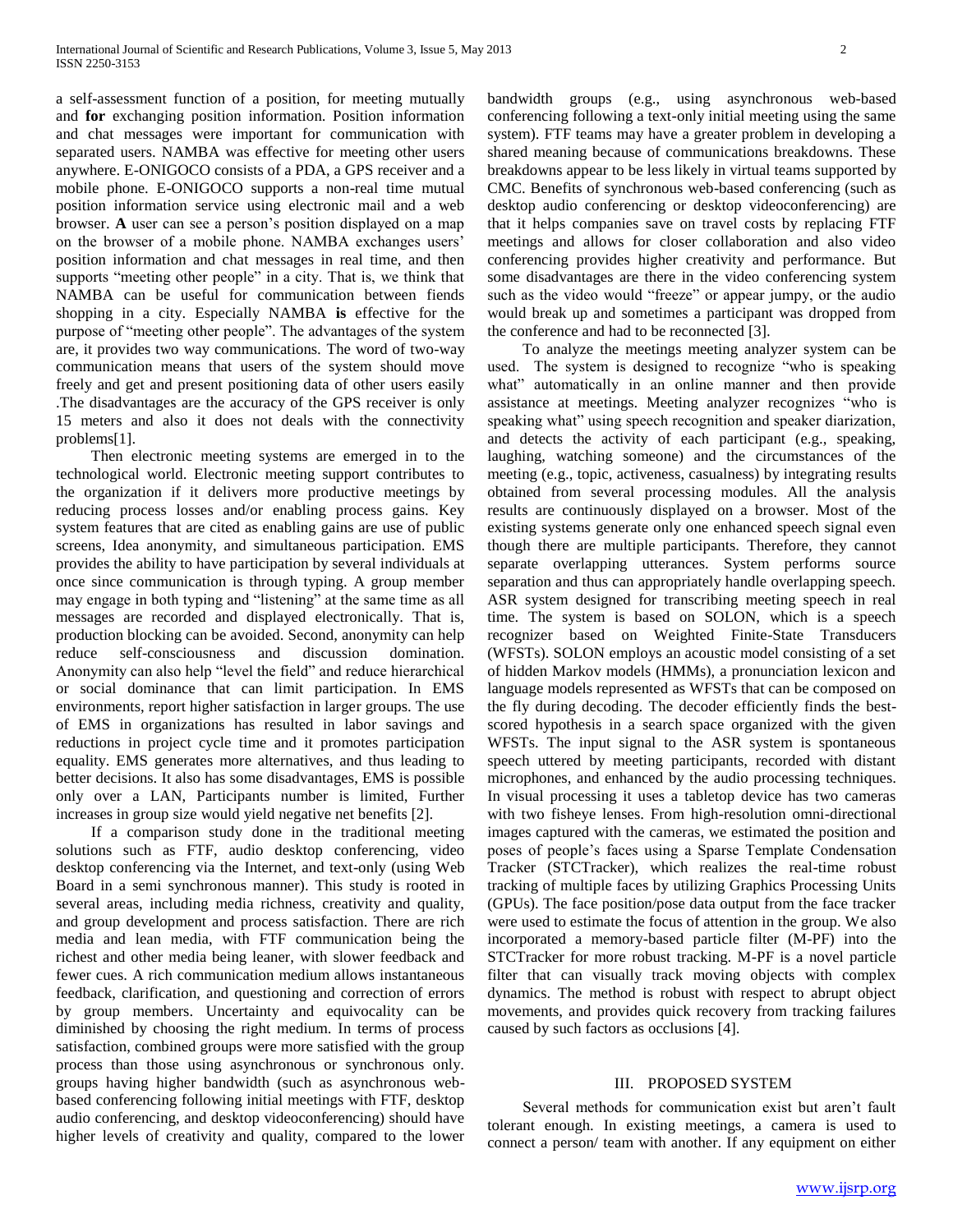side fails, the meeting will be spoiled. To overcome this disadvantages we can utilise these mobile cloud based fault tolerant meeting. The existing system of video conferencing over web or mobile operating system suits for one to one and one to many user with simultaneous updates from all members. The important point to note here is that one may leave the communication cannot continue the session. There is no answer to questions like

 What happens when the user losses communication? What happens when an important user needs to substitute? What happens when any one user's device fails?

ie, if a member is not available for communication due to any reason, he cannot assign an alias member to take up his position in the conference.

 In the proposed system users join the meeting from their location and mobile device. Similarly many groups and users join the meeting from different locations using different mobile devices. They interact with each other face to face via this distributed meeting. Each group or user may be replaced with alternate resource when their device or connection fails.

 The objective of the proposed system is to overcome the issues faced by conventional meeting solutions like teleconferencing. This project mainly focuses on the issues like frequent loss of connectivity, low computational resources and low bandwidth. It also addresses the issues like loss of Communication and failure of device

 The proposed system of video conferencing over android smart phones will leverage the members to assign the conference to an alias member. There by preventing interruption to the conference. Also a member online in this conference can switch over to his other communication medium for continuation of the conference session in case there is some failure. An administrator can control who can join and who can be substituted. There by substituting an important user with an alias member.

# IV. IMPLEMENTATION

 The client side of the project requires an android smart phone with a front camera, microphone and an internet connection. The device should have a unique id. For that the MAC address of the device can be considered or can provide a unique id manually.

- In the client side two types of members are there
- 1. Viewing members
- 2. Participating members

 The viewing members can only view the live meeting and cannot have any control over the meeting. The participating member can participate the meeting and can have control over the meeting. An authentication based system is used to authenticate the participation of a member and the device. Request and response mechanism is used to verify the participating member is active in the meeting. In a fixed time interval a request is passed to the participating member .If he failed to response within three times .The participant is considered to be inactive and the system get notification that the

failure occurred. In the server side it does the management and administration.

## *a. User management*

 The user management includes inviting the participating and viewing members, adding alternate resources. For the user management email and other communication mechanisms are used.

## *b. Resource management*

 Resource management includes verifying unique resource id, authenticating the device and if failure occurs then allocates alternate device to the meeting.

# *c. Recording the meeting*

 The meeting is recorded and the user can send request to the administrator for the recorded meeting. The recorded meeting helps for the detail study and the decision making process.



# *A. AUTHENTICATION MODULE*

There are two cases:

- a. Already Available User
	- Admin assigns the role of the member as participant or viewer
- b. New Member
	- User registers using google id and the admin verifies the account.
	- If the member is a valid member then assigns the role as participant or viewer

 The **Sign in with Google+** button authenticates the user and manages the OAuth 2.0 flow, which simplifies user integration with the Google APIs.

## *B. VIEW MODULE*

 View module determines whether the user is a viewing member or participating member. The viewing member only can view the meeting and a participating member can participate in the meeting actively. The following flow chart shows the viewing module control flow.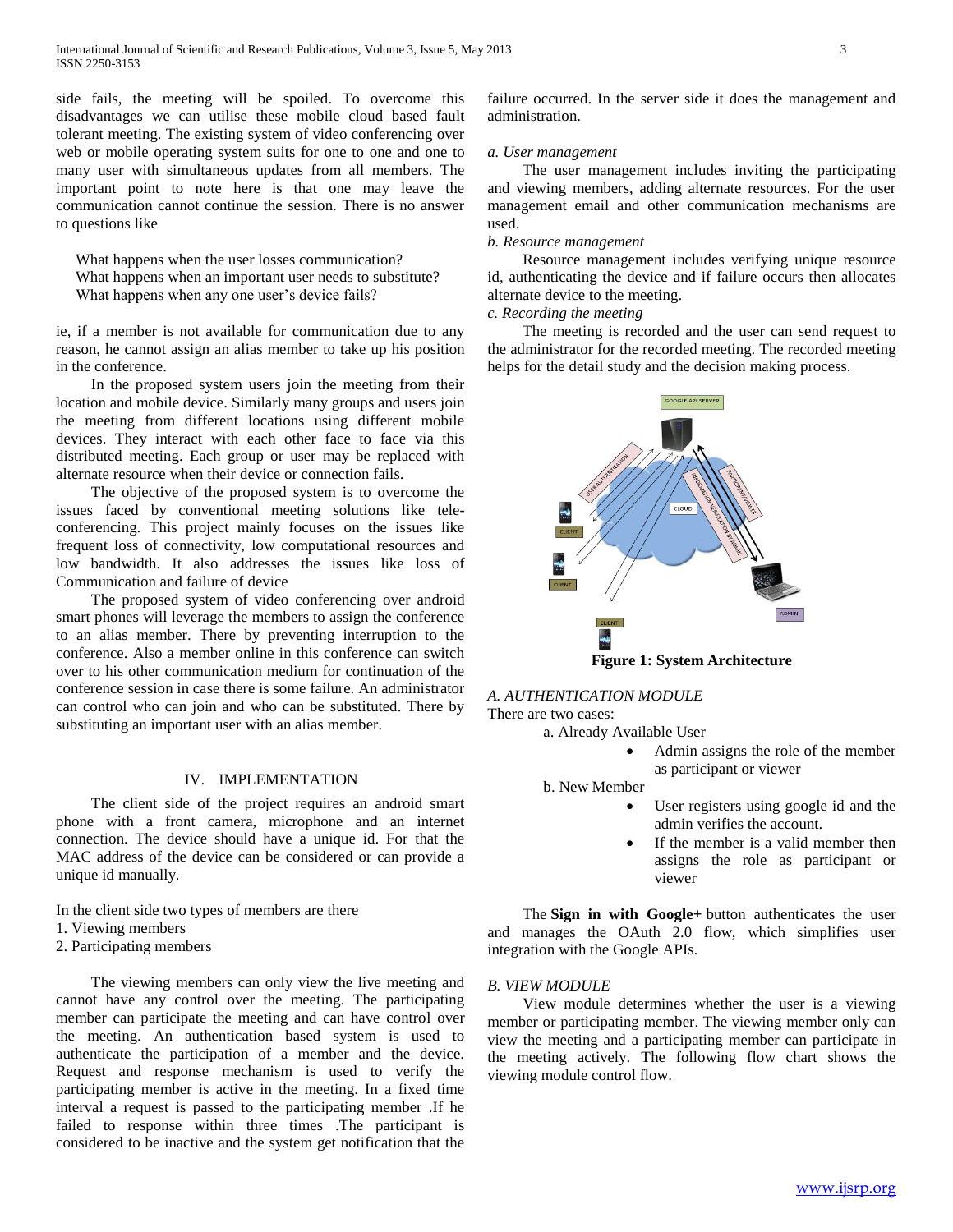

## *C. MANAGEMENT AND ADMINISTRATION*

 The administrator manages the meeting. Administrator decides whether the member is a viewing member or a participating member ie .Administrator assigns roles to the users in the meeting. The administrator authenticates the user and the devices. Administrator does the user management. When a participating member is failed to continue the meeting then another user can join the meeting in the place of the failed participant. Administrator does the resource management .When a participant failed to continue the meeting due to the device failure then that member can continue the meeting using another device. The meeting can be recorded for the efficient decision making purpose .The failed user can get the recorded meeting and can analyze the meeting. The flow chart shows the control flow of the administration module.



*D. TRANSMISSION AND RECEPTION OF VIDEO STREAMS*

 For transferring data, streaming (media streaming) technique is used so that it can be processed as a steady and continuous stream. Streaming technologies are becoming important with the growth of the Internet. Most of the users do not have fast internet access to download large multimedia files quickly. With streaming, client browser or plug-in can start displaying the data before the entire file has been transmitted. For streaming technique to work, the data received by the client side must be able to collect the data and send it as a steady stream to the application that is processing the data and converting it to sound or pictures. If the streaming client receives the data more quickly than required, it needs to save the excess data in a buffer. If the data doesn't come quickly enough, then the presentation of the data will not be smooth and effective.

 H.264 [7] is an emerging video coding standard. This was proposed by the Joint Video Team (JVT). The H.264 is aimed at high-quality coding of video contents at very low bit-rates. H.264 uses the hybrid block-based transform coding and motion compensation model. The motion compensation model used in H.264 is more flexible and efficient than those in the early standards. Multiple reference frames for prediction is supported in the standard, and more choices of motion compensation block sizes and shapes are provided for each macroblock (e.g., 16x16, 16x8, 8x16,8x8, 8x4, 4x8, 4x4). High motion vector resolution is specified, where sub-pel interpolation could provide higher spatial accuracy at fractional positions. In addition, a welldesigned in-loop deblocking filter is used to reduce visual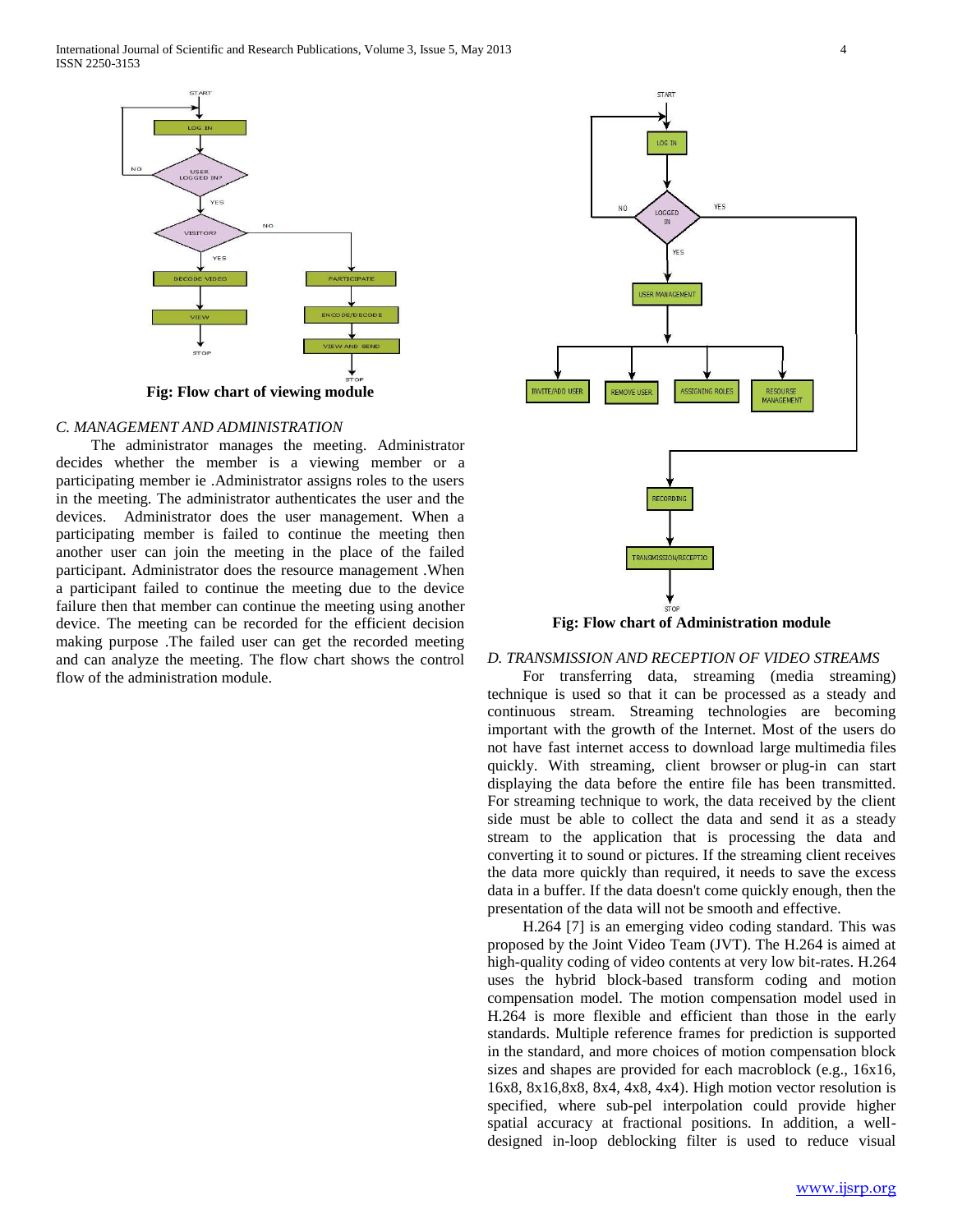artifact. The new methods provide a more precise model for motion compensation, which can dramatically minimize the impact of the difference of predicted blocks, and yield a much better perceptual quality for the decoded video stream.The working of the CODEC is as follows[8].

 (1) The raw data of Img0 is read in and pre-processed in the main thread. After that, Img0 is ready to be encoded.

 (2) Once the working threads get the ready message, they select candidate macroblocks and encode them subsequently.

 (3) While Img0 is being encoded, reconstructed images should be prepared in advance for temporal predictions for Img1. If half of Img0 have been encoded, these encoded macroblocks are used to perform partial deblocking filtering, partial quarterpel interpolation, and partial frame reconstruction.

 (4) When these preparations are finished, Img1 and Img0 can be concurrently encoded.

 (5) The working threads encode these two adjacent images according to the following sequential order: If there is no more ready macroblock to be encoded in Img0, the ready macroblock in Img1 will be encoded.

 (6) When all the macroblocks in Img0 have been encoded, the main thread will take over the macroblock encoding process and start the post-encoding procedure---generating the final VLC & output bitstream and finishing the residual deblocking filtering, quarter-pel interpolation, & frame reconstructions.

 (7) After (6), Img0 is released. Another new image is read and pre-processed.

 The above procedure continues until all candidate images are encoded.



**Fig:The outline of the scheme**

# V. CONCLUSION AND FUTURE WORKS

 The proposed system is mainly focuses on the corporate meetings. Using this fault tolerant system the organization can conduct successful meeting which will save time and cost and also the meeting will leads to better and efficient decision making process. In future, this work "FAULT TOLERANT DISTRIBUTED MEETING USING CLOUD" will be playing vital role in transforming meeting and video *conferencing.* This distributed fault tolerant meeting can be utilized efficiently and its performance can be improved in future works.

 With real-time video captured from the client's conference device, location of the device can also be controlled. The future researches can be used for creating not only fault tolerant but also mobile conferencing abled devices. Further exploring this work leads to huge prospects of development into gesture based remote presentation and meetings as well. Adding audiences or viewers for a meeting, adding multiple groups and managing them individually with a local group admin. Admins with multiple roles can also be added in future works.

#### **REFERENCES**

- [1] AbdulNasirKhan,M.L MatKiah,Samee U.Khan,Sajjad A Madani,(2012),"Towords Cloud Computing:A Survey",pp1-22.
- [2] Takashi Yoshino, Tomohiro Muta and Jun Munemori:(2002)"namba: location-aware collaboration system for shopping and meeting*"ieee Transactions on ConsumerElectronics,* Vol. 48, No. 3,
- [3] James R. Marsden and SathasivamMathiyalakan:(1999) **"**A Multisession Comparative Study ofGroup Size and Group Performance in an Electronic Meeting System Environment*", ieee transactions on systems, man, and cybernetics*—part c: applications and reviews, vol. 29, no. 2,
- [4] Hyo-joohan, Starr roxannehiltz, Jerry fjermestad, and Yuanqiong (kathy) wang(2011),**"**Does Medium Matter? A Comparison of Initial Meeting Modes for Virtual Teams", *ieee transactions on professional communication*, vol. 54, no. 4.
- [5] Takaaki Hori, Shoko Araki, Takuya Yoshioka*,* Masakiyo Fujimoto, Shinji Watanabe*,* Takanobu Oba*,* ,AtsunoriOgawa,KazuhiroOtsuka*,* Dan Mikami, Keisuke Kinoshita,TomohiroNakatani,Atsushi Nakamura*,* and Junji Yamato(2012),**"**Low –latency real-time meeting recognition and understanding using distant microphones and omni-directional camera"*ieee transactions on audio, speech, and language processing,* vol. 20, no. 2,
- [6] developers.google.com/+/mobile/android/sign-in
- [7] International Standard Organization, "Information Technology-Coding of Audio-Visual Objects,Part10--- Advanced Video Coding", ISO/IEC 14496- 10.
- [8] Kumar, Mandal, and Panchanathan," Implementation of H.264 Encoder and Decoder on Personal Computers", Submitted to Special Issue on Emerging H.264/AVC Video Coding Standard,Journal of Visual Communication and Image Representation.

### AUTHORS

**First Author** – Sania Thomas was born in Idukki in 1990. She graduated in B.E- Computer Science and engineering from James College of Engineering & Technology, Nagercoil under Anna University Tirunelveli in 2011. Currently she is pursuing M.E Computer Science and Engineering in Noorul Islam University, Thuckalay. Her research interest includes Wireless Communication, Mobile Computing, Cloud Computing, Image processing. Email id:saniathomas.angelagmail.com **Second Author** – Dr.E.R Arun received the BE degree in Computer Science and Engineering and ME degree in Computer